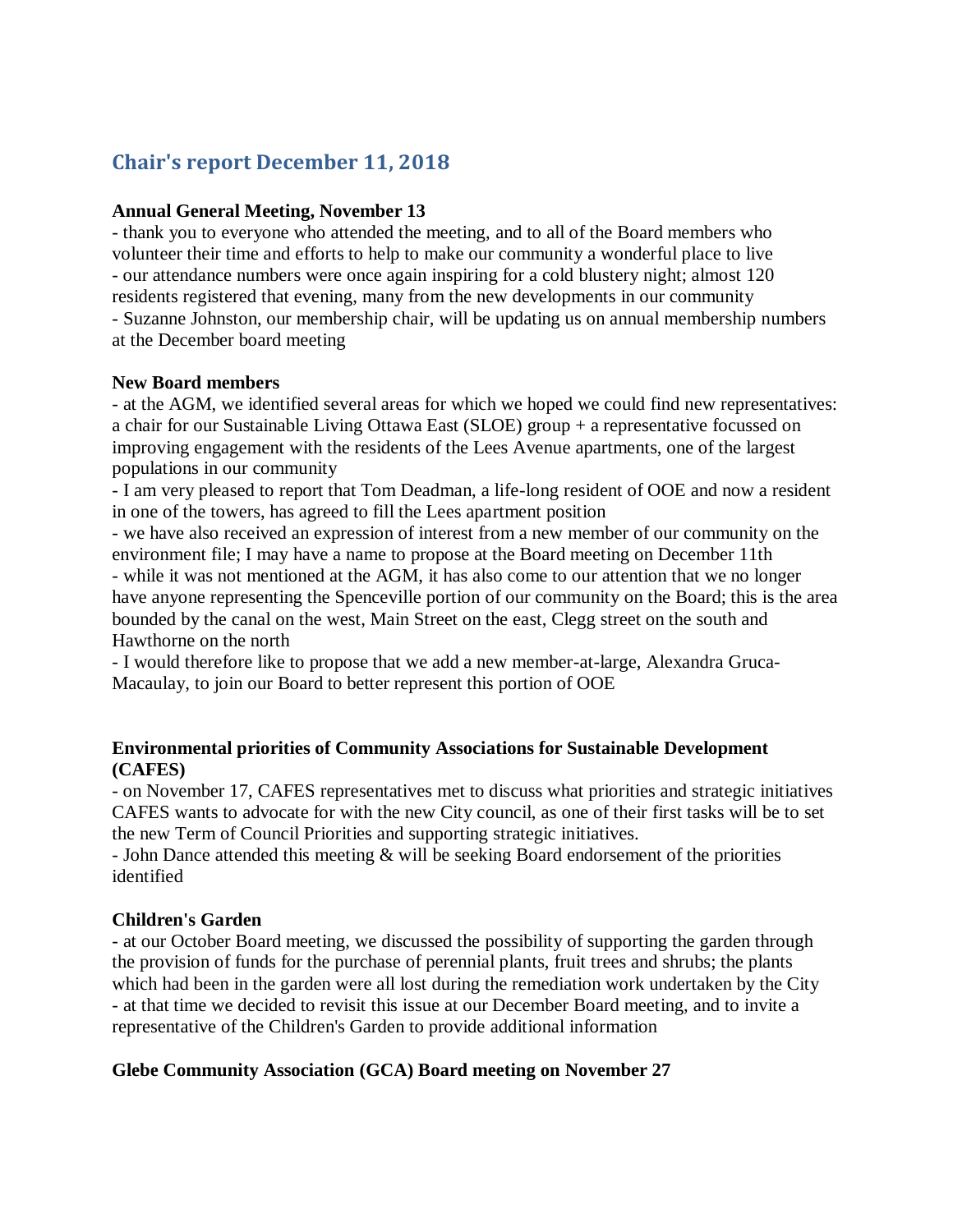- I attended the GCA monthly meeting as a follow-up to a summer conversation that I had with their president Sarah Viehbeck and to further our across-the-ward understanding

- I was asked to provide reflections on our Community Design Plan (CDP)/Secondary Plan and on effective processes and development more generally, given our shared Traditional Main Street Zoning; subsequent to this presentation, I have been asked to prepare a short article on this topic for an upcoming edition of the Glebe report

- I found the meeting of interest from a number of perspectives: although we are geographically very close to the Glebe, our issues can be quite different; also we have been quite successful in engaging new residents from The Corners on Main and Greystone Village while the Glebe has struggled to get engagement from the new residents at Lansdowne

- topics raised at the meeting included: increases in panhandling & homelessness in the Glebe which have raised public safety concerns; the potential for pop-up meetings throughout the ward hosted by our new Councillor, Shawn Menard; concerns with the development at 99 Fifth Avenue (currently Fifth Avenue Court), I.e., the difficulty of current occupants to find alternative space at a reasonable cost, the change in design to provide more units than originally planned, the potential switch from condo to rental units; a survey of Glebe Parks users & their concerns (number 1 issue identified was dog waste with maintenance and graffiti also identified as concerns)

- Sarah plans to join us at our December board meeting

### **Archville vandalism update**

**-** Jaime Girard, our Health & Safety Board Member, will provide an update on the collaborative justice program action underway

# **Main Street Road Safety Audit / Hawthorne & Greenfield rebuild / Queensway bridge replacements**

- Tom Scott, our head of Transportation, will be updating us on the results and discussion at the December 5 transportation committee meeting

# **Main Street plaque**

- John has been looking into a plaque to honour the group of people most involved in the transformation of Main into a Complete Street

- the location for such a plaque has not yet been finalized

# **Old Town Hall rear porch**

- the City started work on the back porch at the Old Town Hall in late October; as they found more issues than expected, the repair is now a knock down and rebuild. - some more details on the new plans:

- The rebuild will once again be a covered porch, but it will not be as large as it was previously. (The usable area will be just over 100 sq feet rather than the previous 200 sq feet.)
- To compensate for the loss in a deck area they are building a wider overhang to incorporate stroller/bike parking in addition to the bike racks we already have